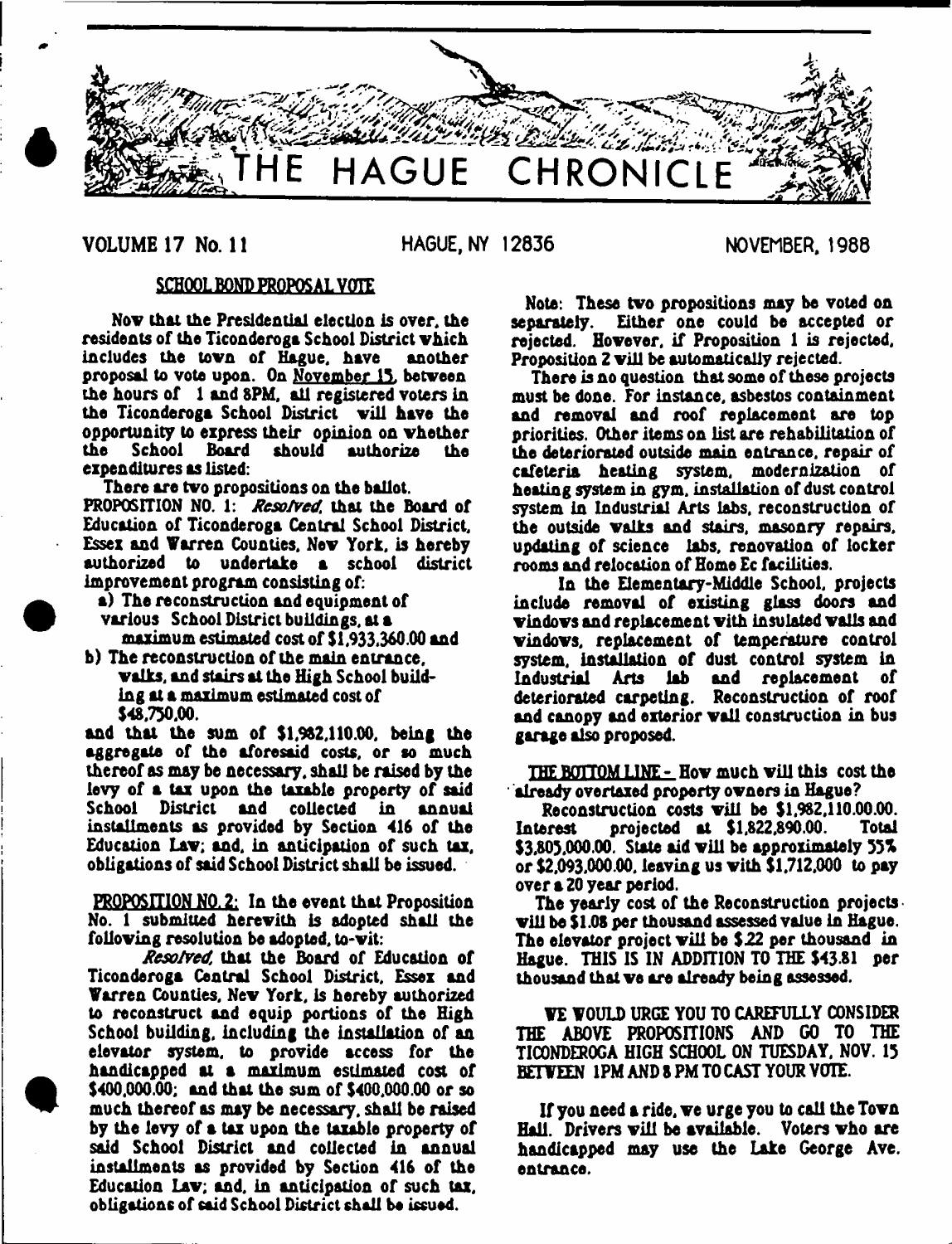## SENIOR CITIZENS CLUB

The next regular meeting of the Hague Senior Citizens Club will be held on Tuesday, November 22. Prior to the regular meeting the club will car-pool to the Bolton Landing Nutrition Site. Meet at the Baptist Church parking lot at 11:30 AM.

NOTICE: WE MUST LET THE DIRECTOR OF THE NUTRITION SITE KNOW HOW MANY OF US ARE COMING ONE WEEK IN ADVANCE. IF YOU WOULD LIKE TO ATTEND THIS LUNCHEON. PLEASE PHONE BERTHA OR DIANE AT THE TOWN HALL (543-6161) AS SOON AS YOU READ THISI IF YOU HAVE SIGNED UP AND NOW FIND YOU CANNOT GO, PLEASE HAVE YOUR NAME REMOVED FROM THE LIST.

Following the luncheon we will return to Hague for our regular meeting. All senior citizens are invited to attend both the luncheon and the meeting. Anyone 55 *or* older can Join - there are NO dues. We welcome new members and new ideas.

Note: The Senior Citizens Club Chrishmes party will be held at Eddie's Restaurant on December 7. Come to the November meeting for details.

### HAGUE HISTORICAL SOCIETY

The meeting of the Hague Historical Society will be held in the annex of The Hague Baptist Church on Wednesdey, Nov. 16. A social time begins at 7:30PM with the business meeting and program following at 8:00 PM.

The importance of water routes for travel in New York State from its beginnings will be discussed by Robert M. Cole, president...Specia1 attention will be given to the thinking and building of the Erie Canal and its present use and physical layout; slides of a recent trip down the St. Lawrence Seeway and the Oswego and Erie Canal to Troy, finishing along the Hudson River to New York City will complete the presentation.

The meeting is open to the public. ALL ABOARD.

## .HAGUE AMERICAN LEGION

Regular monthly meeting of Hague Post 1538, American Legion, will be conducted at the Legion home on Wednesdey, December 7 at 7:30PM, with refreshments served following the business meeting. Paid membership for 1989 stands at 74, 87% of the membership goal of 85.

A flag burning ceremony was conducted at the Legion home on Veterans' Day, November 11, at which time unserviceable American flags were destroyed in accordance with the rules governing flag etiquette.

The annual Post Christmas party will be held for members and guests *on* Saturday, December 10, and will be hosted this year by John end Betty Sullivan at their home.

## HAGUE NEIGHBORHOOD CONCERT

A second Hague concert afternoon will be held at the Hague Baptist Church at 3:30PM *on* Sunday, November 20. A program, consisting of organ, solo voice, quartet and small groups, will fill the scheduled time. The artists are all residents of Hague and neighboring communities.

The public is Invited. Refreshments will be provided immediately after the concert.

## OUR TAX DOLLARS AT WORK?

Sometimes the government, albeit with good intentions, spends a lot of money on something - there's no other word for it - IDIOTIC. Has anybody quessed yet what I'm talking about? Right - the ramp at the Hague Post Office.

I think It's really cosiderate of the Federal Government to build a ramp for children to play on while Mom mails her letters. Howevor, the ramp is<br>erchitecturally poorly designed. The zig-zeg erchitecturally poorly designed. construction is a hazard for the poor kids who may foil to properly negotiate one of the corners and crash into the railing, possibly resulting In serious injury. A straight ramp would surely be more in conformance with the Health and Safety Act. An additional advantage of a straight ramp would be that older children would also be able to get more use out of it, for instance for skate-boarding, an impossible activity on the present ramp. A straight ramp could also serve the added function of being able to be used by persons in wheel chairs, another Impossibility with the zig-zag construction.

In closing, I might add that my kids would never dream of playing *on* the Post Office romp. They'd much rather come inside with me and look longingly at the lollypop jar, hoping that the friendly postmistress will notice end offer them a sucker. By the way, speaking of suckers, maybe that's what we are if we think the ramp was a good investment of our tax dollars!....G.Kuenzel Ed It Is Interesting to note that the Post Office is advertising for someone to do the shoveling of the ramp. No takers so far. It would certainly be interesting to know how much this wonderful ramp has cost us.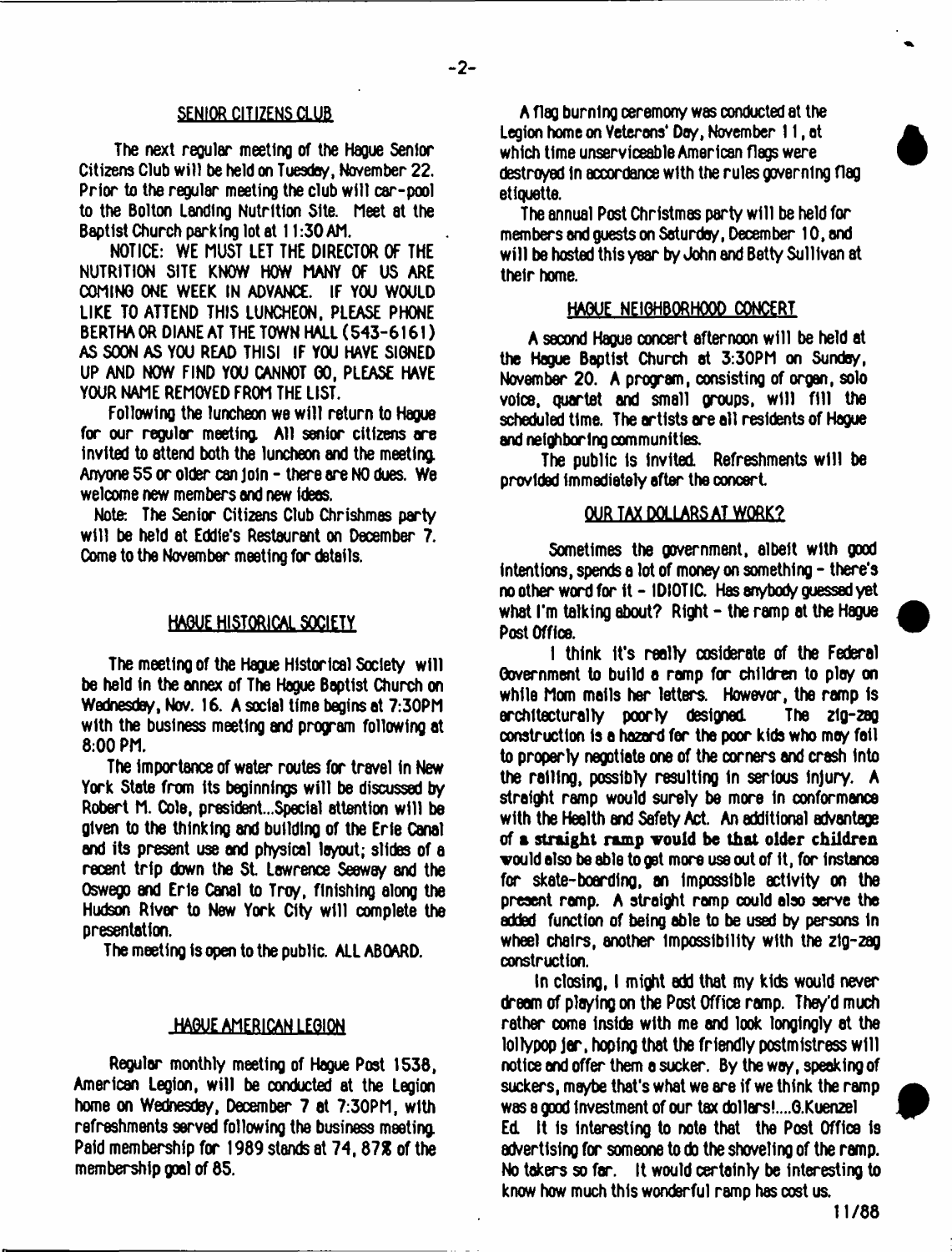#### ZONING BOARD OF APPEALS

 $-3-$ 

Two public hearings were held on Oct 27 at 7PM before the regular ZBA meeting in the town hall.

Variance \* 10-88, Mitchel Frasier, asking for a change In set-back so that a front exit and porch can be built on front of house. Variance discussed and  $\cdot$ approved at regular meeting with changes in length and width of porch.

Variance # 11 -88, Bill Icke, set-back reduction for a garage was also approved at the reoular meeting with the suggestion, by the Planning Board, for checking the foundation layout BEFORE any cement is poured on future constructions. (Zoning Administrator to oversee this step.) Suggestion enthusiastically accepted by the ZBA.

### TOWN BOARD MEETING -11/7/68

At the meeting of the Town Board held on November 7,1988, Laura Meade was granted the privilege of the floor. She documented her problems with the Post Star, the newspaper designated by Hague to advertise our public notices and to publish articles written by Mrs. Meade concerning our town boxd meetings. She Is concerned that this news Is not published soon enough after the meetings and that much of her material is deleted or re-written. The board will file a formal complaint with the Post Star.

The town will be richer by \$2,500 when Steve Bevins finishes cutting and buying the 4 red oaks, 11 pines, and 15 white oaks behind the school property. His was the highest bid.

In communications and petitions:

A letter was received from Fred Austin, Dept. Public Works, offering several options for the question, "What can we do to reduce the speeding on Silver Bay Road?" The board decided the best option was to petition the state for reduction of the speed lim it A motion was passed and a letter Is on its way to the appropriate party.

In a second letter from DPW we were reminded that plowing private driveways, using highway equipment, is illegal and causes liability problems. In an emergency, persons can contact the local sheriffs office.

It is now authorized for any Hague organization to contact Channel 11 (Coble) - Ti High School TV with public announcements.

Ticonderoga Mayor Hazel Flacke, in an answer to a letter from Hague Supervisor Bolton, has informed us that Ti CANNOT accept any of our waste materials at this time.

Mary Sing Smith, Warren County Youth Bureau, will arganize recreational training workshops for any of our youth if there is interest Do we have a volunteer who would like to get involved?

Assemblyman Neil Kelleaher received the school petitions so many of us signed and is preparing a bill for presentation at the 1989 session of the legislature.

Dick Frasier, chairman of the Community Centre Committee says we are waiting for the final draft of plans. When these are received along with specs, we are ready for the next step: Bids.

To bring you up to date on the unfinished landfill business, these are the new hours. Starting in 1989 the hours will be:

JAN. 1 TO MARCH 31 -- 12PM-5PM - Ooen 5 davs - Closed Mon. & Wed.

APRIL 1 TO SEPT. 10 — 12PM-5PM - Open 7 days.

SEPT. 11 TO OCT 31 — 12PM-5PM - Open 6 days, Closed Wad

NOV. 1 TO DEC 31 — 12PM-5PM - Ooen 5 davs. Closed Mon, end Wed.

New business included the problems of power outages. Supervisor Bolton is writing to the Public Service Commission and Niagara-Mohawk with our complaints to see if a solution can be found.

Information has been supplied to us that to form **a** separate school election district there must be 700 registered voters. Hague has only about 600. There Is no provision for absentee ballots.

A 9-man Wxren Oounty Sheriffs station w ill be built in Chestertown and for our area it means a speed up In response time.

At a special Town Board meeting on November 9, the budget for 1989 was adopted.

# PLANNING BOARD-11/3/88

ACTION ON SUBDIVISIONS:

1. Ray Laundree's proposed 3 -lot subdivision: Town Attorney John Silvestri advised the Board that in creating a new lot it should be bulldable. A land-locked lot should have written approval from an adjacent property owner granting a deeded R.O.W. to the land-locked lot prior to Board approval. Also, since the lot with the residence on the west side of NYS Rt. 9N does not meet the minimum lot size, a variance would have to be obtained before the lot line shown on the sketch plan could be approved. (Cont. on page 4)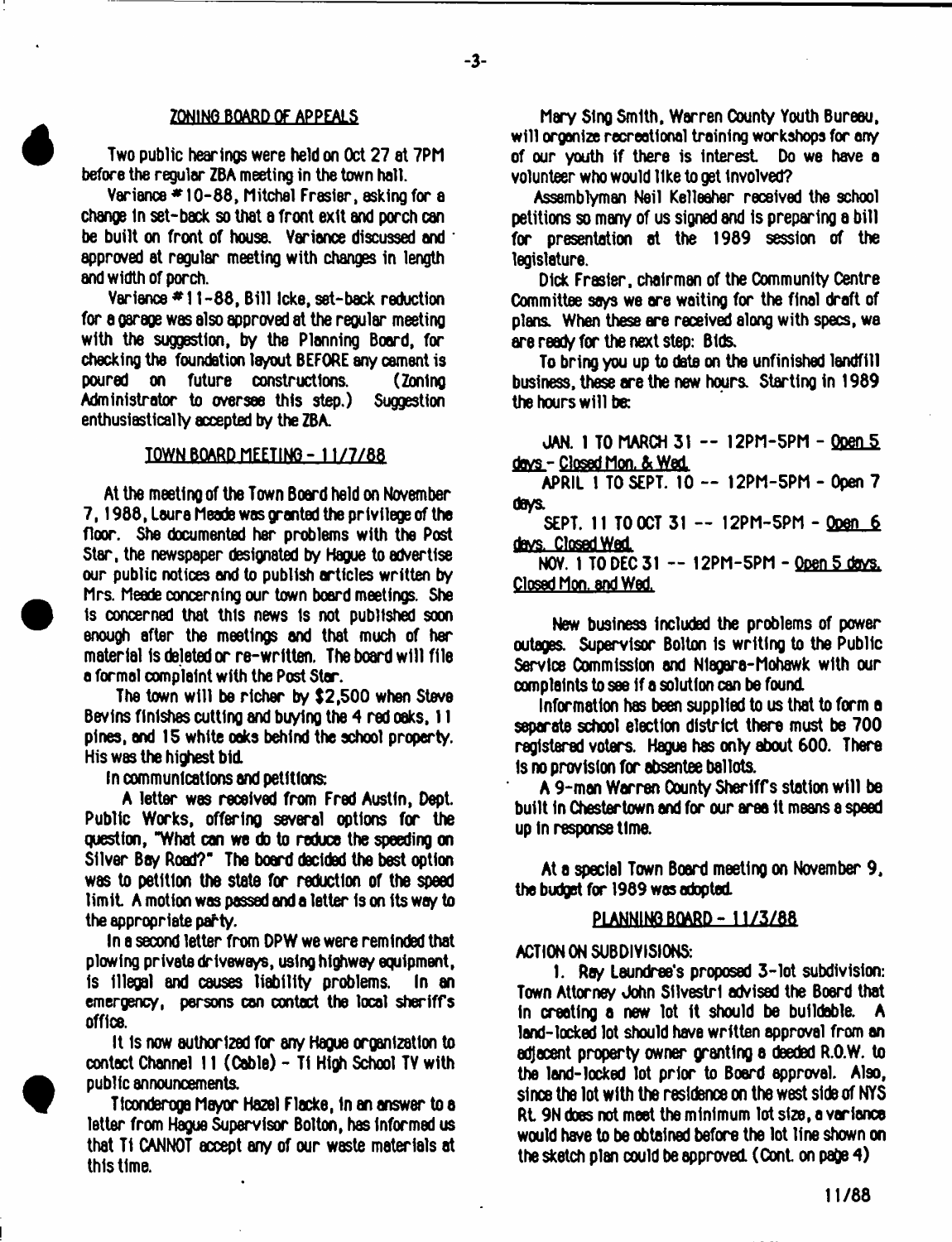PLANNING BOARD (Cont. from page 3)

2. The sketch plan for the 2- lot subdivision proposed by Arthur Steitz on Rt. 8 was conceptually approved since the lots meet the minimum acreage and road frontage required. Mr. Steitz was advised that prior to final approval, satisfactory percolation tests and a survey would have to be completed

3. Cllfotn Frasier's proposal for a subdivision of land on Hollow Rd., using the clustering provision of our ordinance, did not contain sufficient information<br>on the entire parcel. The Board decided to table on the entire parcel. The Board decided to action until the next meeting.

4. Martin Fitzgerald proposed a 2-lot subdivision for land on the west side of 9N in the Sabbath Day Point area. Soil maps indicate a potential wet-lands, therefore the  $APA$  . Is to be consulted prior to a docision.

SITE PLAN COMMITTEE REPORTS:

1. The committee reported that Mr. Katzman's proposal to remove the Recreation Hall at Arcady Bay Estates and xeate 2 building lots would not qualify as a conversion under Article 9, section 9.020. A map amendment to the originally filed subdivision would be required. Any conditions that may be contained in the approved plat plan shall be reviewed prior to a decision by this board and the President of the Arcady Homeownwers\* Association shall be informed of the proposed 2-lot subdivision.

2. The committee agreed that the only location for the septic system on the most southerly Terrace Rd. lot is the approved site shown on the aproved plat plan. Discussed the lack of sufficient road frontage on a town roed for the proposed new site of the residence.

Planning Administrator Costello informed the board that NYS is planning to Install a new concrete and stone launch site at Roger's Rock Campsite and that the Lake George Park Commission has designated 500 feet back from shore lines as a critical environmental area (Areas designated as containing critical environmental areas are subject to review by the APA)

# LAKE GEORGE PARK COMISSION PASSES MORATORIUM

On Tuesday, November 8 the Lake George Park Commission approved in a unanimous 6-0 vote to adopt a moratorium on most new development in the 300-square-mile park. A formal public hearing on the measure will be held on January 4, 1989. Thomas West, Commission counsel said that the provisions of the moratorium could conceivably be changed, depending on the outcome of the hearing.

The Commission faced stiff oppostion from the supervisors of Hague, Lake George and Queensbury, who claim that since the towns around the lake already have land-use control plans in place, they should be exempted from the moretorium.

The maratorium's purpose is to allow the commission to fulfill its obligation to formulate stormwater and waste water regulations. Although it was passed over the objections of some local officials and business people of the area, many of the lake residents and the Lake George Association voiced their approval.

# ELECTION RESULTS

408 Hague registered voters turned out to vote In the Presidential election on November 8. There are 614 registered voters in the town of Hague. For those of you who are not in the area we thought you might be Interested in the results.

For Bush, there were 243 Republican votes and 12 Conservative votes, making him a winner with 255 votes. Dukasis tallied 142 Democrat votes plus 3 Liberal, making a total of 145, 111 less than Bush. However, there was one vote for Marra (Right to Life), two far Paul (Libertarian) and one for Fulani (New Alliance.) If you add the votes, you will discover that 4 of the 408 who voted, did not vote for a president.

For Justice of the Supreme Court, 4th Judicial Dist, the Republicans. Best and Ryan won handily over Democrats Cernik and Fitzsimons.

Garald Solomon, R, 24th Congressional Dist. Representative in Congress won over Fred Baye 274 to 89. For State Senator, Ronald Stafford , Republican, ran unopposed and received 292 votes and for Assembly, Nell Kelleher, Republican, also ran unopposed and tallied 281 votes.

The big issue, Proposition Number One, Roads and Bridges Bond Act was defeated In Hague 193 to 65. However it was passed statewide.

# **FUEL ASSISTANCE**

For those who are entitled to fuel assistance, be sure to have your checks in hand when you report to the Town Hall between 9:30AM and 11:30AM on ^ December 16. If you have any questions, call the Town Hall, 543-6161.

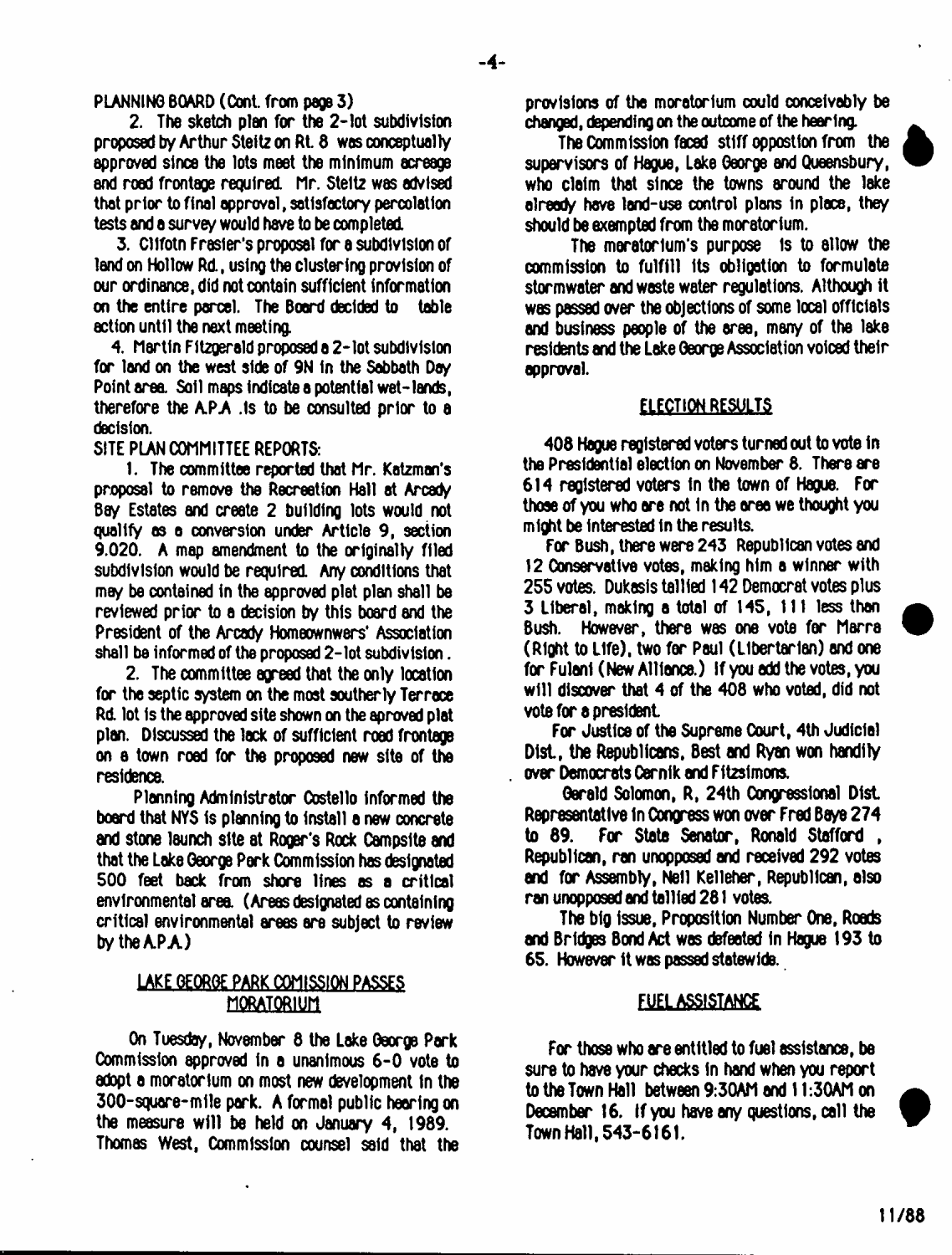## WILLY C'S OCT/NOV WEATHER NOTES

\*

As I thought about weather notes for this issue my mind drew a blank. October had started out down hilt and was continuing that path as we went to press and then it seemed to fade away from ell reoollection. The reason soon became apparent Upon review of October's weather activity I found that all the weather news occurred at our Ml Observatory in the form of low temperatures end snow. Our faithful observer had already reported  $26<sup>°</sup>$  on the 13th, but then followed 19 $2$  on the 20th and a marvelous 16 $2$  on the 31st. At our lakeside station it was 26º, the coldest so far this season. The night of Oct 30/31 the frost finally got the Impatiens in the protected area of the site. Our ML Top observer was then kept busy recording 4" of snow on the 22nd and more snow showers on the 30th. Our high, lakeside, for the month was the  $76<sup>°</sup>$  on the 1st and 2nd. The highest wind gust was 39 1 /2 MPH on the 22nd, from the NNE coupled with a  $412$  high temperature, just enough to keep our lakeside location from participating in that four inches of snow. Oct. 28th saw a good heavy south wind that was probably whistling along in the 354- MPH range. We experienced more cloudy weather than past months, but we did manage three super Indian Summer type days on the 15th, 16th and 17th, so all was not doom and gloom. Total rainfall for the month was  $1.46"$ , a tad more than Sept. We also lost another 1 hr. and 28 mln. of daylight. The weether Hallowe'en eve was perfect for young ghosts and goblins, dry and not too cold.

November started off with a bang. 1.42" of rain on the 1 st and 2nd, 44 1 *12* MPH NNE wind on the 1 st with 3" of snow Mt. Top, none lakeside. Some folks get all the breeks. Early in the morning of the 6th a strong front with some heavy lightning, thunder, rain and wind rumbled through the area. It didn't last long, but 1t was very intense considering the time of night and the time of year. Following that system we had two beautiful days of sun and 65º temperatures and they were Saturday and Sunday. H:ow about that?? At 2:00PM November 9th the water temperature was 52®, the air temperature 48\*.

The leaves and the color are gone. All that remain are the oak leaves that still cling to their branches, but gradually they are releasing their grip to sail away as the various weether systems move rapidly through the area and winds buffet them from every direction. Some will hold fast until next spring, but most will 90on be gone. In October's issue I failed to mention the geese migration. Large flocks were observed throughout the

month. Sightings have since settled down. Still large flocks of Canadian and Snow Geese remain in the Dead Creek Waterfowl Preserve over near Addison, Vt., so migrations will continue as winter approaches. Today, Nov. 10th, we have a strong south wind. Three and one half to four foot waves, spray breaking over the concrete wall south of Kings onto Route 9N. Thunderstorms are expected during the afternoon with colder temperatures and snow at the higher elevations. A time of rapid weather changes. A time of year when the forest has prepared itself for winter, the Loons are in their winter plumage and now swim and fish close to the shoreline. A time when the migrating diving ducks such as the Common Goldeneyes, Hooded Mergansers, Buffleheads and Canvasbacks, plus Grebes and sometimes a Cormorant will be seen, many lingering until the lake freezes solid, and if we are again fortunate, a time when we will once again see the greet Bald Eagles. How fortunate we are to be a part of it. Enjoy!

November 12, 1988 To the Editor of The Hague Chronicle:

On Tuesday, November 15th, the Ticonderoga School Bond issue comes up for vote. Since an excessive school tax burden is already carried largely by the Hague portion of the school district, the passing of the bond issue will add greatly to this burden. Though many improvements ere obviously needed in the schools, an excess of S2,000,000. seems quite inappropriate at this time. It seems the amount could be reduced considerably and a more practical sum derived at, that would adequately provide the needed repairs. If consistent and professional maintenance was given the school buildings, such excessive repairs at one time should not be needed

I urge all taxpayers of the school district to consider the amount of interest that will be tacked onto the \$2,382,110.00, which will more than double the original amount presented to them. The elevator project in itself costing \$400,000 is not **state mandated and other ways to accommodate the** handicapped could possibly be more efficient at a much lower cost to the taxpayers.

Please get out and vote. We must have a say in the constant raising of our taxes which cover excessive **and unneedad costs.**

A Concerned Taxpayer

# ft\*\*\*\*\*\*\*\*\*\*\*\*\*\*\*\*\*\*\*\*\*\*\*\*\*\*\*\*\*\*\*\*\*\*\*

*Most people don't plan to la th they fa ll to plan*.. *Mon.*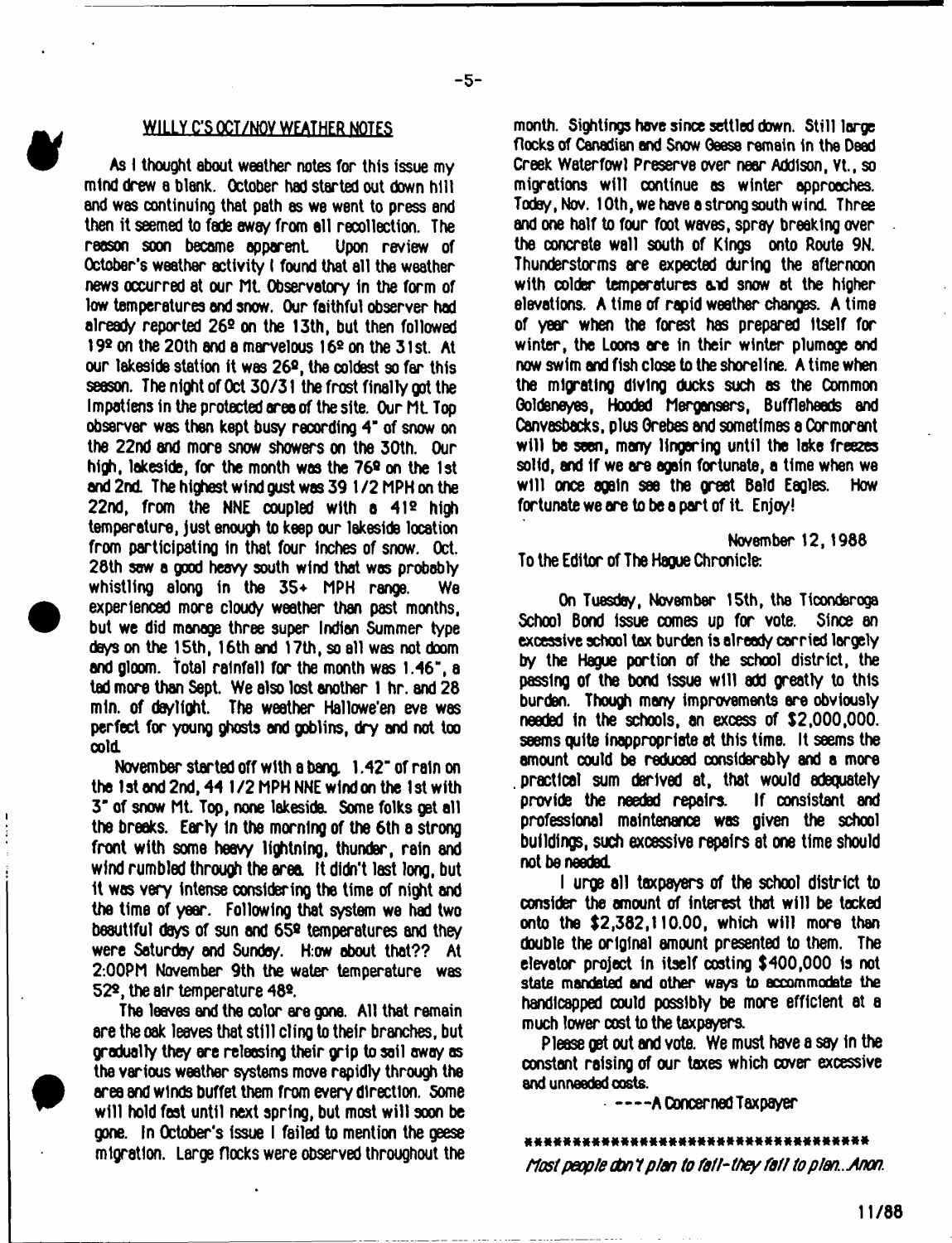# HAGUE VOLUNTEER FIRE DEPARTMENT

In the month of October there was only one fire call involving 24 man hours. However, the Ambulance Squad was kept busy with 12 runs, involving 507 miles and 86 man hours. This was for 14 patients and required three EMT's, four First Responders, two " fire police and seven fire personnel.

Again, let me say that Hague is very fortunate to have such dedicated fire and ambulance personnel.

On the 17th of November the new truck will be ready for inspection. Because Representatives from the Representatives from the Fire Company will travel to Wisconsin to inspect it. It is expected that by the latter part of January the truck will be ready for delivery. The new fire truck will cost \$ 171.587. of which \$ 106.456 has already been raised. It has been decided to pay for the truck over a 5-year period Instead of 10 years. This will save some \$26,000 in interest

It was announced at the meeting that Chief Paul Davis has been nominated for Fireman of the Year award in Warren County. We are all rooting for him.

It was also announced that \$1,627.10 was cleared at the Ham Supper In October, thanks to the organization and work done by Marilyn Priore and her committee. 350 adults and 45 children were served.

The "Hub" May benefit dinner was a huge success. \$3,503.75 was realized from the many raffles during the evening, plus the canoe raffle, and with donations of \$396 and dinner profit of \$ 1,215.03, \$5,114.78 was turned over to the Gordon May Estate. The committee thanks all those who so generously donated their time, effort and money to this benefit.

The annual Christmas party is scheduled for December 17 at the E.M.A.

## \*\*\*\*\*\*\*\*\*\*\*\*\*\*\*\*\*\*\*\*\*\*\*\*\*\*\*\*\*\*\*

#### *Let us give thanks*

*For Loving friends, who wind around us Like tendrils and hold us, despite our blights, w iits, andwitherings*

*And for those friends now gone, Like gardens past that have been harvested, and who fad us in their times that we might have Life thereafter.... Max Coots*

"When you xe dissatisfied and wont to go back to your youth - think of Algebral" ..Anon.

Gary Randorf from the High Peaks Audubon Society will be presenting a slide show/lecture on the A.PA's new Interpretative Centers at the Hale House in Elizabethtown on November 16 at  $7:30$ PM. The main center at Paul Smith's is scheduled for opening in May 1989 and another center at Rich Lake, Newcomb in May, 1990. The slide presentation will be a preview of what one might expect from these centers.

#### COMMUNITY CHURCH SERVICES PLANNED

On Wednesday; November 23 at 7:00 there will be an ecumenical Thanksgiving Service with the "sharing of the loaves" - at The Hague Baptist Church.

On Sunday, December 18, the annual Community Candlelight Service will be held at 7PM in the Hague Baptist Church

On Saturday, December 24 - 5:00PM -Community Christmas Eve Service, to be held in the Church of the Blessed Sacrament

The churches of the community invite all members of the community to participate in these

### WE GET LETTERS

....".I miss the Lake so much. There are times when I can smell the early morning breezes coming off the Laka. I listen and can hear the wind In the tall pines and rustling in the trees along the shore. I can close my eyes and hear the halyards clanging against the metal masts of the sailboats at their moorings. Licks of water lap at the docks and make smacking sounds off the hulls of the moxed sailboats and those boats tied to the docks. I am there in an instant and for an instant.

"Unfortunately, I have to open my eyes and get back to work so I can get this in the mail today without delay. Do me a favor though. After you re-entar my subscription, take a moment in the day to walk out to the water's edge and gaze upon what I cannot. Then close your eyes and see and smell what I miss."...Gary :H. Palmatier, Pleasanton, CA.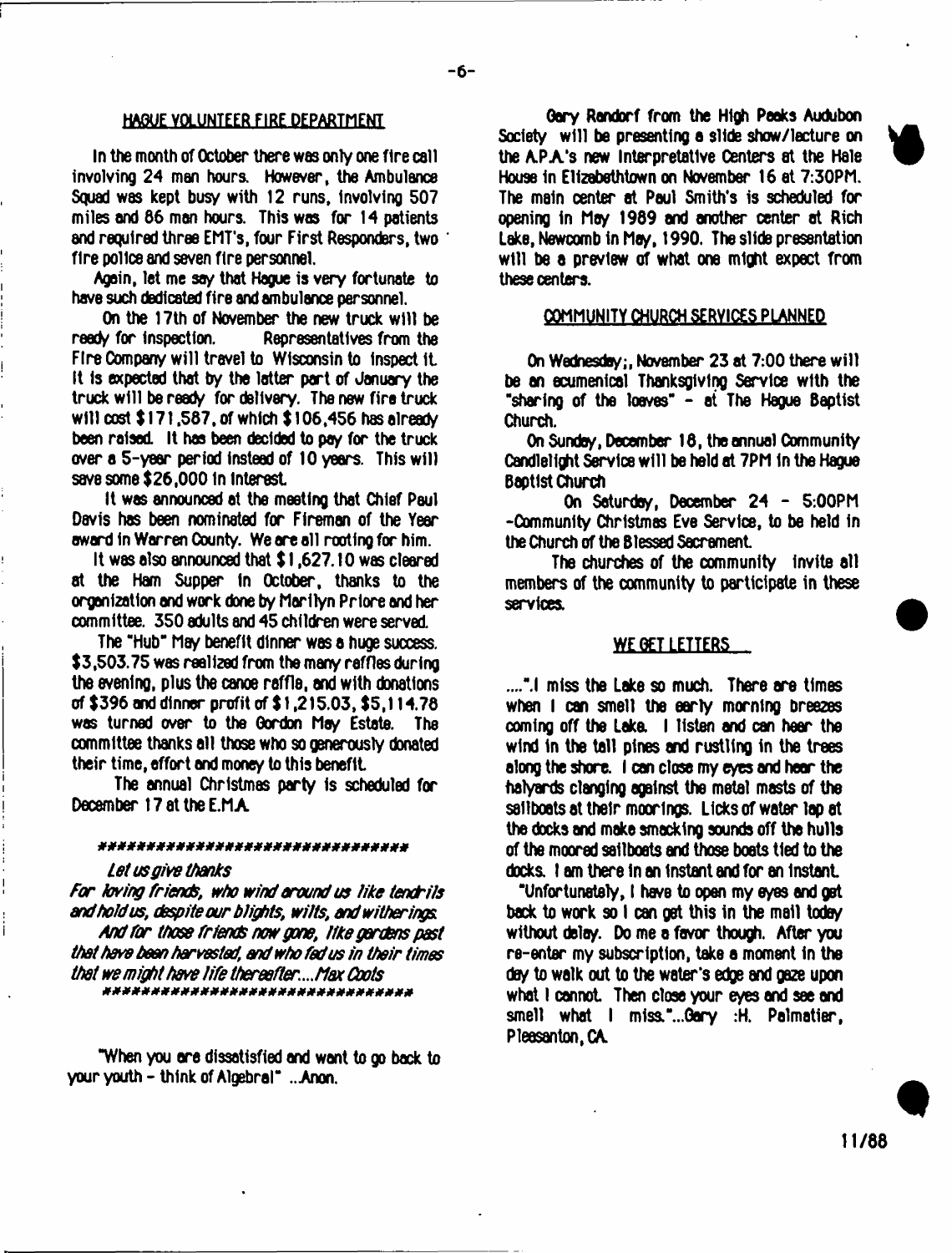$7 -$ 

BORN: A girl, Kaitljn Carle/, to Paula and Tom Via on October 16 in the Champloin Yalley Physicians' Hospital (Plattsburgh). Proud grandparents are A1 and Betty Van Sleet, Hague. After seven grandsons, Kaitlin is the pink frosting on the cake!

DIED: Gordon F. "Hubcap" May, 49, on October 21 at Moses Ludington Hospital. Surviving are one son, Edward, two daughters, Holly Frasier and Sylvia May, two brothers, six sisters and one granddaughter.

## **TICONDEROGA HIGH SCHOOL HONOR ROLL**

The following students from Hague have been listed on the first marking period honor roll at Ticonderoga High School:

First Honors: RICHARD COBB, TONY DeFRANCO, CAROLYN DYKSTRA, TIEAH GAUTREAU, JASON PLASS. 2nd Honors: PETER BELDEN, KIMBERLY PORTER, AMY ROSS.

CONGRATULATIONS!!!

# LOCAL BOY WINS NATIONAL CONTEST

CRAIG SMITH, son of Charles and Cindy Smith, Hague, and a second grade student at Ticonderoga Elementary School was slected as a winner in the 1988 Summer Readasaurus Program. Craig won a World Book Encyclopedia set, valued at \$450, for his home. He was one of 75 winners nationwide which required students to read at least three books and then enter via postcard. More than 300 post cards were mailed to the contest from Ticonderoga alone, and hundreds of<br>thousands were received nationally. thousands were received nationally. CONGRATULATIONS Craig, we're proud of you!

# **MEMORY TREE**

What promises to become a Hague tradition, a Christmas tree will be placed in the Town Hall on which lights will be placed by those who would like to remember their loved ones . Contributions of  $$1,00$  for each bulb to be lit can be left at the Town Hall, Silver Bay Store or the Hague Market. A list of names of those remembered will be published in The Hague Chronicle.

The donations, In excess of the Initial cost, will benefit the Hague Ambulance Squad

Mrs. Mitchell Frasian is in change and has the approval of the Town Board

The following students from Hague have been participating in the fall sports program at Ticonderoga High School:

Football: Randy Bevins, Rich Belden Soccer: Kristy Porter Cross Country: Tony DeFranco Gymnastics: Liz DeFranco

## CHAMBER OF COMMERCE CHRISTMAS PARTY

The Hague Chamber of Commerce will hold Its annual Christmas party at Trout House Village on December 7. Cocktails at 6PM, dinner served at 7PM.

# CHRISTMAS CONCERT AND FLOWER SHOW

"A Musical Christmas" is the theme of the Mini-Standard Flowar Show presented by the Carillon Garden Club, in conjunction with a concert by The Champlain Yalley Chorale. The flower show will open to the public at the First United Methodist Church, Ticonderoga on Sunday, December 11 at 3:00PM and will remain open until 6:00PM.

A concert by the Chorale will be presented in the sanctuary at 4:00PM, followed by a reception In the Fellowship Hall.

This is a wonderful way to get Into the Christmas spirit!

# PUTNAM TO CONSIDER SCHOOL ANNEXATION

The School Boards of Putnam and Tlconderoga have had several meetings and have just released a study regarding the possible annexation of Putnam by Ticonderoga. A brochure will be available to the public in late November. Public hearings are scheduled for December 7 and December 15 at 7:30PM in the THS cafetaria. It is anticipated that petitions will be circulated or that a straw vote will be taken to determine how residents feel about the proposal. Note: Copies of the final report are available in each school far public review.

### SOMETIMES EVEN WE MAKE MISTAKES!!

It was called to our attention by one of our really alart readers that on last month's copy, page  $8$ , we stated that one vote saved President Andrew Jackson In his impeachment trial. It should have read<br>President Andrew – Johnson. Thank you for President Andrew Johnson. cxreding us. We hope we didn't send any of you history majors into a tallspln.

From another reeder and continuing on in the "one vote" theme, "According to Biblical lore, the lack of one vote by the Roman governor, Pontius Pilate, caused the death of Jesus Christ and forever effected the course of mankind.